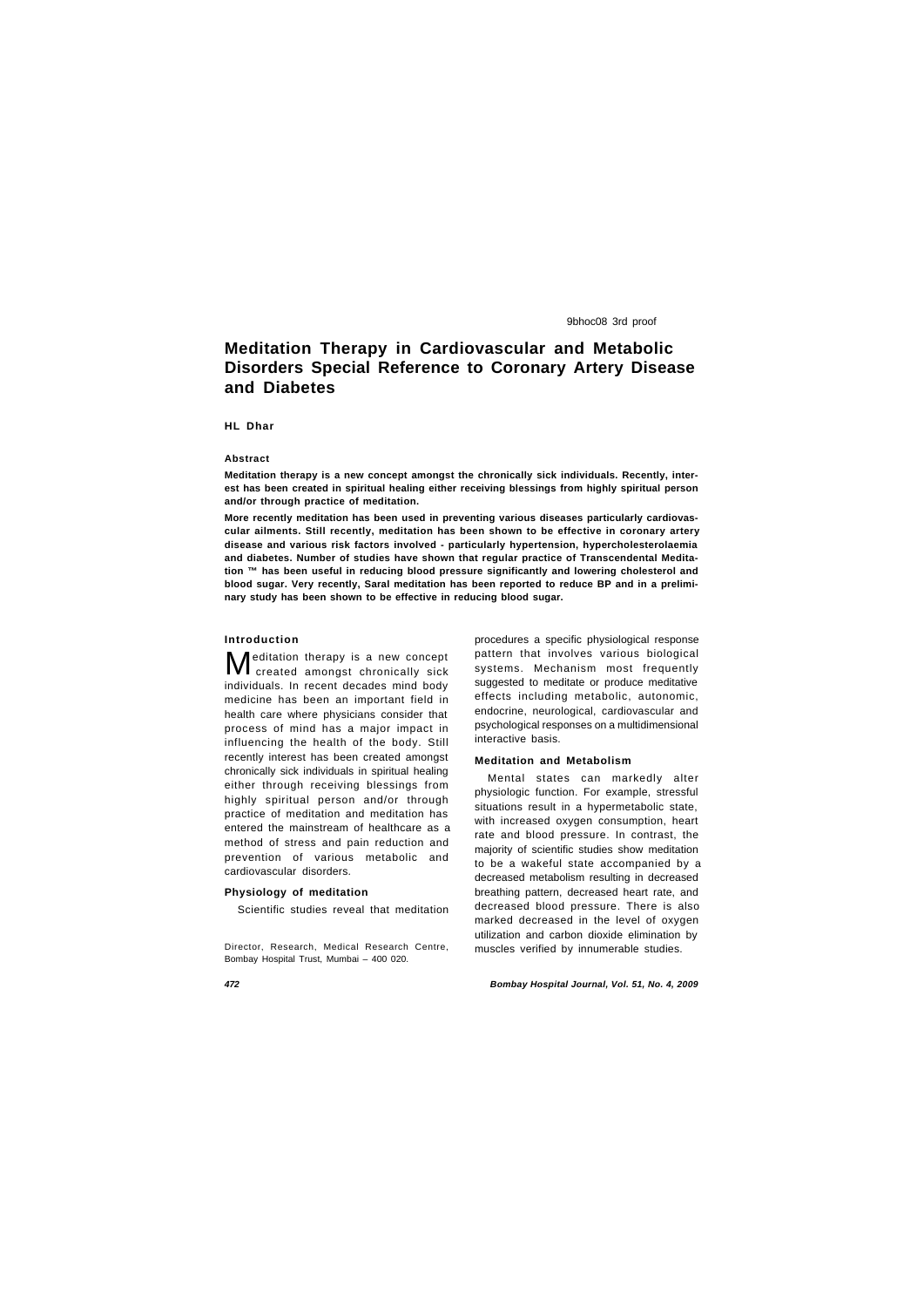Oxygen consumption is generally regarded as a reliable index of physical activity and arousal. For example, exercise requires an increase in consumption of oxygen by muscles. During this metabolic process oxygen is converted to carbondioxide which is eliminated by the lungs. However, oxygen starvation causes decrease in the concentration of oxygen and an increase in the concentration of carbon dioxide in arterial blood. Wallace *et al*<sup>1</sup> found that during the practice of meditation the amount of carbondioxide elimination drops in proportion to amount of oxygen consumed without altering respiratory quotient (relative amount of oxygen and carbondioxide in the blood). In other words, metabolic changes of meditation arise from a natural reduction of metabolic activity at the cellular level and not from a forced reduction of breathing. A study by Jevning *et al*<sup>2</sup> illustrates an increasing redistribution in the blood flow whereby blood flow to kidneys and liver decline in practitioners with a surprising increase in cardiac output as well as increased relative cerebral blood flow showing concomitant increase in the metabolism of certain tissues.

stressful situations.<sup>4</sup> Increased levels of gamma aminobutyric acid (GABA), melatonin and dihydroepiendrosterone sulfate (DHEA-S) have been reported.<sup>5</sup>

### **Meditation and hormones**

A number of endocrine reactions have been identified in the meditative response pattern including reduced blood levels of lactate, cortisol and epinephrine.<sup>3</sup> The reductions in these blood chemicals denote a state of decreased tension - an anxiety symptoms in normal subjects.<sup>1</sup> The decrease in lactate concentration during and after meditation may explain the subjective feelings of wakeful relaxation and that reduction in stress related chemicals persists into the post meditation period thereby reducing sensitivity to stress. It has also been demonstrated that meditation reduces sympathetic adrenergic receptor sensitivity producing a decreased response of

GABA is a inhibitory neurotransmitter causing anxiolytic and tranquillizing effect acting through specific areas of brain. <sup>5</sup> Melatonin has been associated with variety of biological functions in maintaining health and preventing age related disease. DHEA-S is an anti stress hormone<sup>6</sup> which reduces age related disorders particularly cardiovascular disease and breast cancer. That the physical effects of meditations persists after the meditation period itself has been demonstrated by the fact that hypertension can be effectively controlled by meditation alone, without the use of any anti hypertensive drugs.<sup>7</sup>

#### **Cardiovascular effect**

Meditation has been shown to increase exercise tolerance and maximum cardiac work load in coronary artery disease patients compared to non meditators.<sup>8</sup> Very recently, in a randomized clinical trial consisting of 103 patients of coronary artery disease (CHD) it was demonstrated that Transcendental Meditation (TM) for 16 weeks improved blood pressure and insulin resistance component of metabolic syndrome as well as cardiac autonomic nervous system compared with a control group receiving health education. These results suggest that TM may modulate the physiological response to stress and improve CHD risk factors, which may be a novel therapeutic target for treatment of CHD.<sup>9</sup> Further, it has been demonstrated that Tai chi Chuan (TCC) meditation programme in low risk patients with coronary artery bypass surgery (CABG) after a post operative out patient (phase II) cardiac rehabilitation programme favourably enhance cardiorespiratory function. <sup>10</sup> On the other hand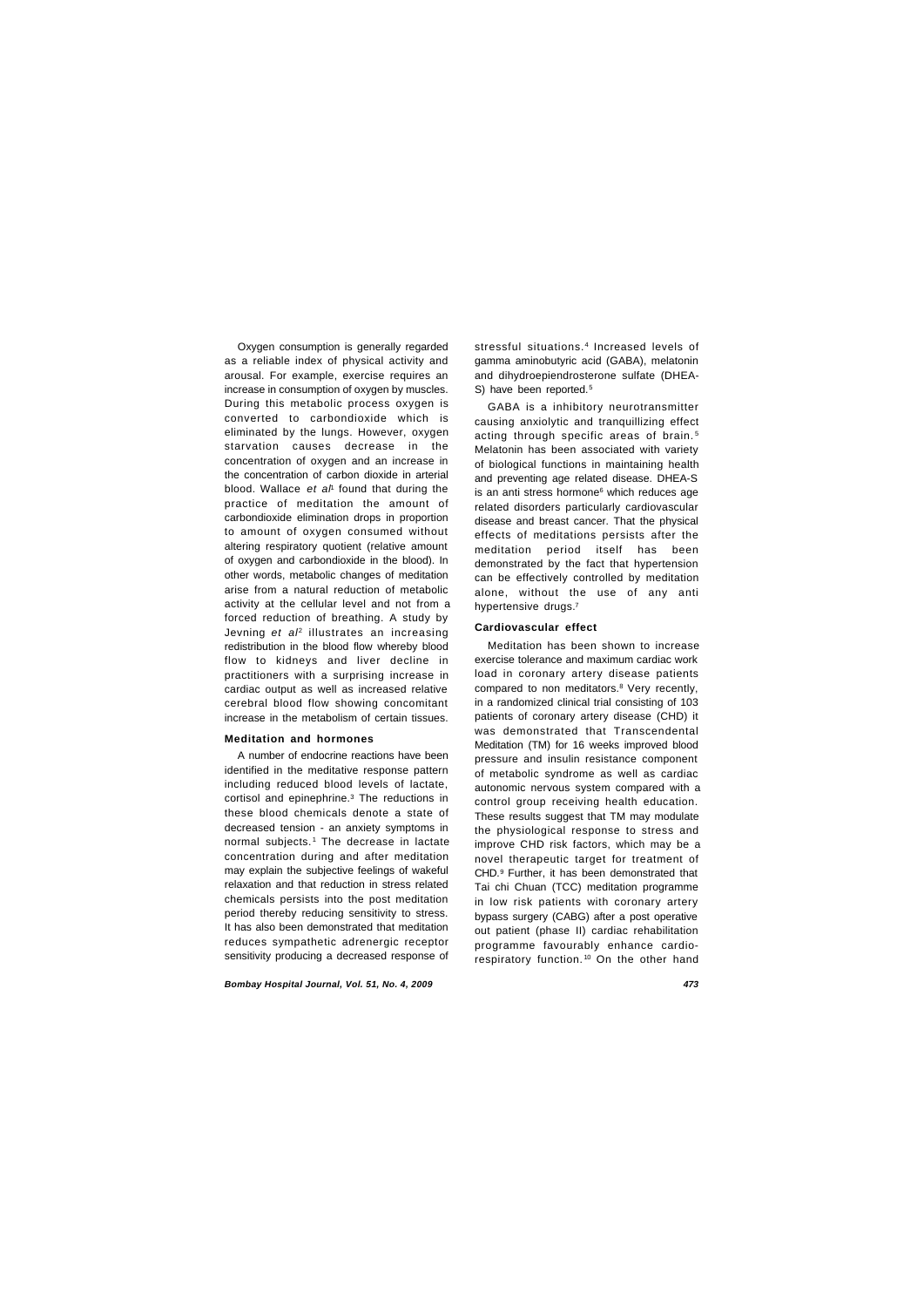comprehensive brief lifestyle intervention based on yoga on some of biochemical indicators of risk for cardiovascular disease and diabetes mellitus leads to favourable metabolic effects within a period of 7 days.<sup>11</sup> Still recently, Rajayoga meditation has been shown to reduce serum cholesterol and low density lipoprotein – cholesterol in post menopausal women thus reducing the risk of coronary artery disease.<sup>12</sup>

In a comprehensive study on a blood pressure among elderly African-American it was found that Transcendental Meditation (TM) practice for a period of 3 months caused fall in systolic and diastolic BP by 10.6 and 5.9 mm of Hg compared to progressive muscle relaxation (PMR) control group 4.0 and 2.1 mm of Hg respectively.13 a second random assignment study conducted at Harward found similar BP changes produced by TM over 3 months showing fall in 11 mg Hg of systolic BP. <sup>14</sup> Recently it has been reported that TM improves blood pressure and insulin resistance<sup>15</sup> and significantly reduces stress which increases risk of cardiovascular disease including stroke, angina pectoris and myocardial infarction and adult onset diabetes.<sup>16</sup>

glucose after eating breakfast, this was followed by breathing meditation with significant improvement in post meal blood glucose level around 1 mmol/L lower alongwith significant lowering of blood pressure.19 Mention has been made about TM found to give benefits for people with diabetes and general healthcare improvements. Transcendental meditation suppresses stress response reducing plasma cortisol<sup>20</sup> which improves glycaemic control : initial benefit for 7/12 patients with type II diabetes having improvement with blood sugar control and enhancing the effect of weight loss. TM also enhances the effect of oral hypoglycaemic agents.21 Controlled studies have shown that TM is effective in hypertension in non diabetic subjects<sup>7</sup> and reduce blood cholesterol on an 11 month period.<sup>22</sup>

#### **Meditation and Diabetes Mellitus**

Yogic exercise for 9 days have been reported to reduce cardiovascular effect as well as diabetes mellitus.<sup>11</sup> Regular practice of integrated type of yoga (which ends in meditation) has been reported to reduce blood sugar along with pulse rate and blood pressure.<sup>17</sup>

Medical Meditation of Dharam Singh Khalsa has claimed managing diabetes both type 1 and type 2 by strengthening pancreas which regulates bodies' insulin level by increasing blood flow to the area.18 Recently, a group of researchers at General Hospital at Bangkok studied 50 men and women with type II DM aged 42-80 yrs over a three week trial during which time they measured a blood

#### **Saral Meditation**

In a long term study preliminary data shows that practice of Saral Meditation for over a year reduces blood pressure and blood sugar.<sup>23</sup> The study is under progress and a short term study has been initiated.

# **References**

- 1. Wallace RK, Benson HR, Wison A. A wakeful hypometabolic physiologic state. *Am J Physiol* 1971; 221 : 705-9.
- 2. Jevining R, Anand R, Beidebach M, *et al.* Effect of regional cerebral blood flow on Transcendental meditation. *Physiol Behavior* 1996; 59 (3) : 399- 402.
- 3. Sudsuang R, Chentanez V, Veluvan K. Effect of Buddhist meditation on serum cortisol and total protein levels, blood pressure, pulse rate, lung volume and reaction time. *Physiol Behavior* 1991; 50 (3) : 543-48.
- 4. Mills PJ, Schneieder RH, Hill D, *et al.* Beta adrenergic receptor sensitivity in subjects practicing Transcendental Meditation. *J Psychosomatic Research* 1990; 34 (1) : 29-33.
- 5. Elias AN, Wilson AF. Serum hormonal concentrations following transcendental meditation, potential role of